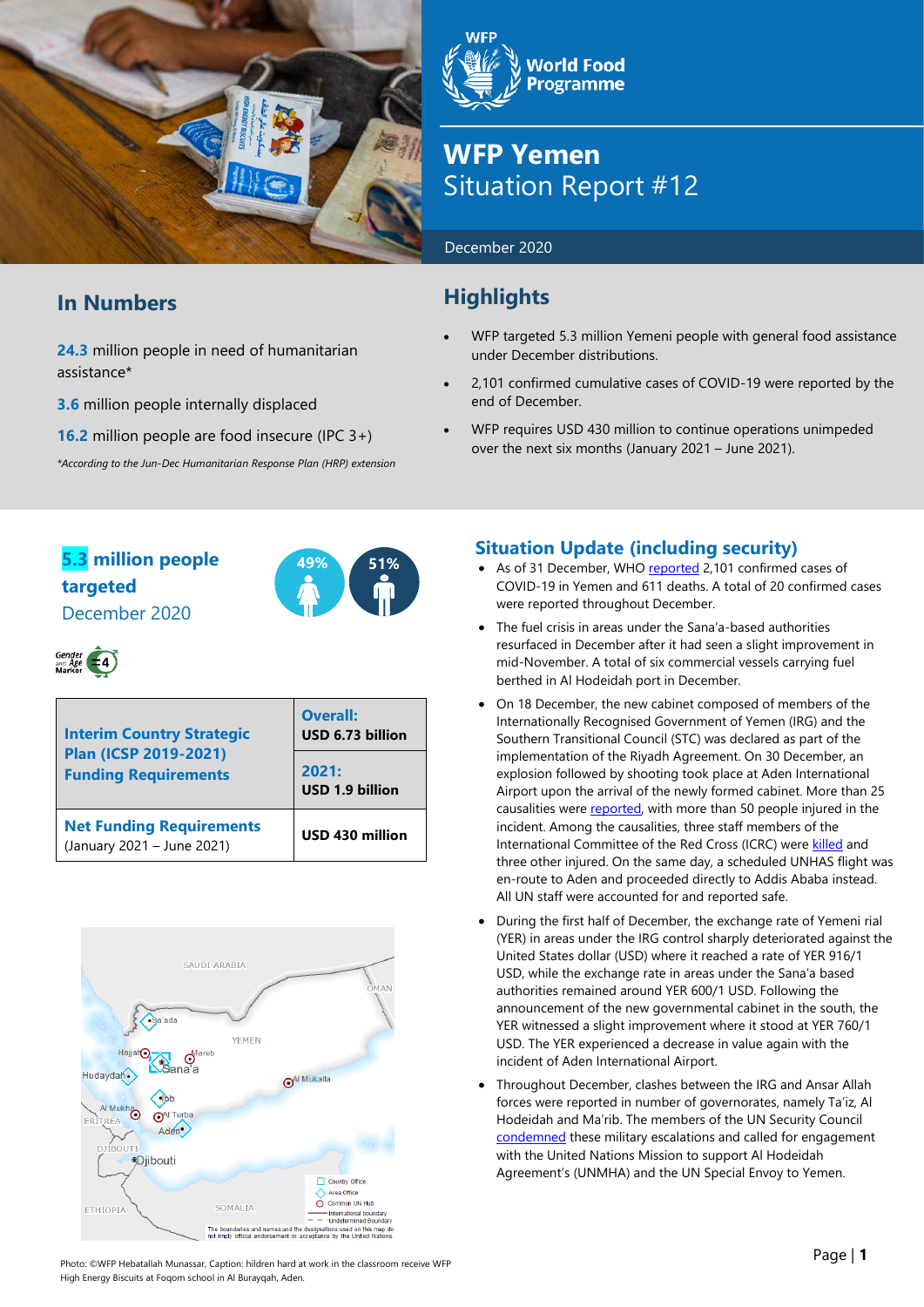#### **WFP Response**

- Due to access constraints to WFP warehouses in Aden, dispatch operations under the December cycle in the south were not undertaken on time. As a result, WFP considered the delayed food under the January cycle. Under the December cycle, WFP targeted 5.3 million people with food assistance. Of these, 4.3 million people were targeted with in-kind food assistance, over 950,000 people with commodity vouchers and some 35,000 people with cash-based transfers.
- The November distribution cycle was concluded in December. WFP reached 8 million people with general food assistance. Of these, 5.3 million people were assisted with in-kind food rations, 1.6 million people with food vouchers, and over one million people with cash assistance.
- In response to the increased fighting and large-scale population displacement, displaced families are provided with WFP Immediate Response Rations (IRR) sufficient for five days. In December, WFP distributed some 7,500 IRR kits to UNFPA and its cooperating partners. This brings the total number of kits distributed in 2020 to over 90,000.

#### $-299$

#### **EXPLO Livelihood and Resilience Projects**

• In December, WFP reached over 168,000 beneficiaries with cash transfers for their participation in food assistance for assets (FFA). Participants worked on 340 assets, including rural road rehabilitation, water harvesting schemes and agricultural projects. Food for training (FFT) activities continued in Hadramawt and Lahj governorates where 400 women were enrolled in trainings covering sewing, first aid and primary care provision, incense and perfumes production and henna decoration.

#### **School Feeding Programme**

• Under the December cycle, WFP reached over one million students with the school feeding programme; of which, Over 9,900 students were supported with freshly prepared meals via the healthy kitchens programme in Aden.

#### **Nutrition Assistance**

- In December, WFP reached over 165,000 children aged 6 to 59 months and 168,000 pregnant and lactating women and girls (PLWG) with its Targeted Supplementary Feeding Programme (TSFP) to treat moderate acute malnutrition (MAM). For MAM prevention, WFP reached over 353,000 children aged 6 to 23 months with its Blanket Supplementary Feeding Programme (BSFP).
- Following increased demands due to the COVID-19 pandemic, the global shortfall in the production and availability of wheat soya blend (WSB+) continued in December impacting WFP's nutrition programme from the August distribution cycle, the shortfalls are expected to continue until May 2021.

# **Supply Chain**

- Under the December distribution plan, WFP dispatched around 57,000 mt of food under the general food assistance, school feeding and nutrition programmes.
- During December, supply chain locally procured 1,516 mt of mixed commodities to be used for the January and February cycles.
- Shipping operations brought over 25,000 mt of cereals into the country in December. Shipping also received over 840 containers holding mixed commodities and eight containers holding medicines and non-food items.

### **Clusters and Common Services**

#### -222. **Food Security and Agriculture Cluster (FSAC)**

- FSAC partners participated in the Integrated Phase Classification (IPC) Acute Food Insecurity (AFI) Analysis which was concluded in December. The results will inform the overall humanitarian response in Yemen and the FSAC chapter of the Humanitarian Needs Overview (HNO) and the Humanitarian Response Plan (HRP) for 2021. In preparation for the HNO and HRP, the FSAC partners are planning their district level caseloads. The final caseload is set to be finalized by the end of January.
- FSAC is working closely with WFP, FAO and partners on the allocation of the 2021 emergency food assistance and livelihoods assistance district level caseloads based on the IPC AFI results.

## **Logistics Cluster**

• The Logistics Cluster supported 14 partners in December. It facilitated the sea transport of 41  $m<sup>3</sup>$  of relief items to Aden and Al Hodeidah on behalf of three partners, and land transport of 67 m<sup>3</sup> of relief items to two governorates on behalf of two partners. The cluster received into storage 396  $m<sup>3</sup>$  of cargo, on behalf of four partners.

#### **Emergency Telecommunications Cluster (ETC)**

- On 29 December, ETC finalized the internet services installations in the Socotra emergency operations centre (EOC). In December, around 1,600 humanitarian staff benefited from the internet connectivity provided through the EOCs throughout Yemen.
- The ETC provided a capacity building training to staff members of 14 partners from 14 to 18 December.

#### **Bilateral Service Provision (BSP)**

• In December, BSP delivered around 1.9 million litres of fuel to WHO and 2.6 million litres to UNICEF to support the uninterrupted services of hospitals and local water and sanitation services, respectively. Also, BSP continued its support to partners with shipping of 235  $\mathrm{m}^3$  of critical medical and infrastructure non-food items (NFIs). Over 117,000 litres of diesel were delivered to NGOs and UN facilities.

#### **Resourcing Update**

Based on the Interim Country Strategic Plan, WFP urgently needs an additional USD 430 million to ensure operations can continue unimpeded over the next six months as per the following:

| <b>Activity</b>                            | <b>Funding requirement in</b><br><b>USD</b> |  |  |
|--------------------------------------------|---------------------------------------------|--|--|
| General Food Assistance                    | 306 million                                 |  |  |
| Nutrition                                  | 65 million                                  |  |  |
| School Feeding                             | 11 million                                  |  |  |
| Livelihoods                                | 35 million                                  |  |  |
| <b>UNHAS</b>                               | 10 million                                  |  |  |
| Logistics Cluster                          | 2 million                                   |  |  |
| Emergency<br>Telecommunications<br>Cluster | 1 million                                   |  |  |